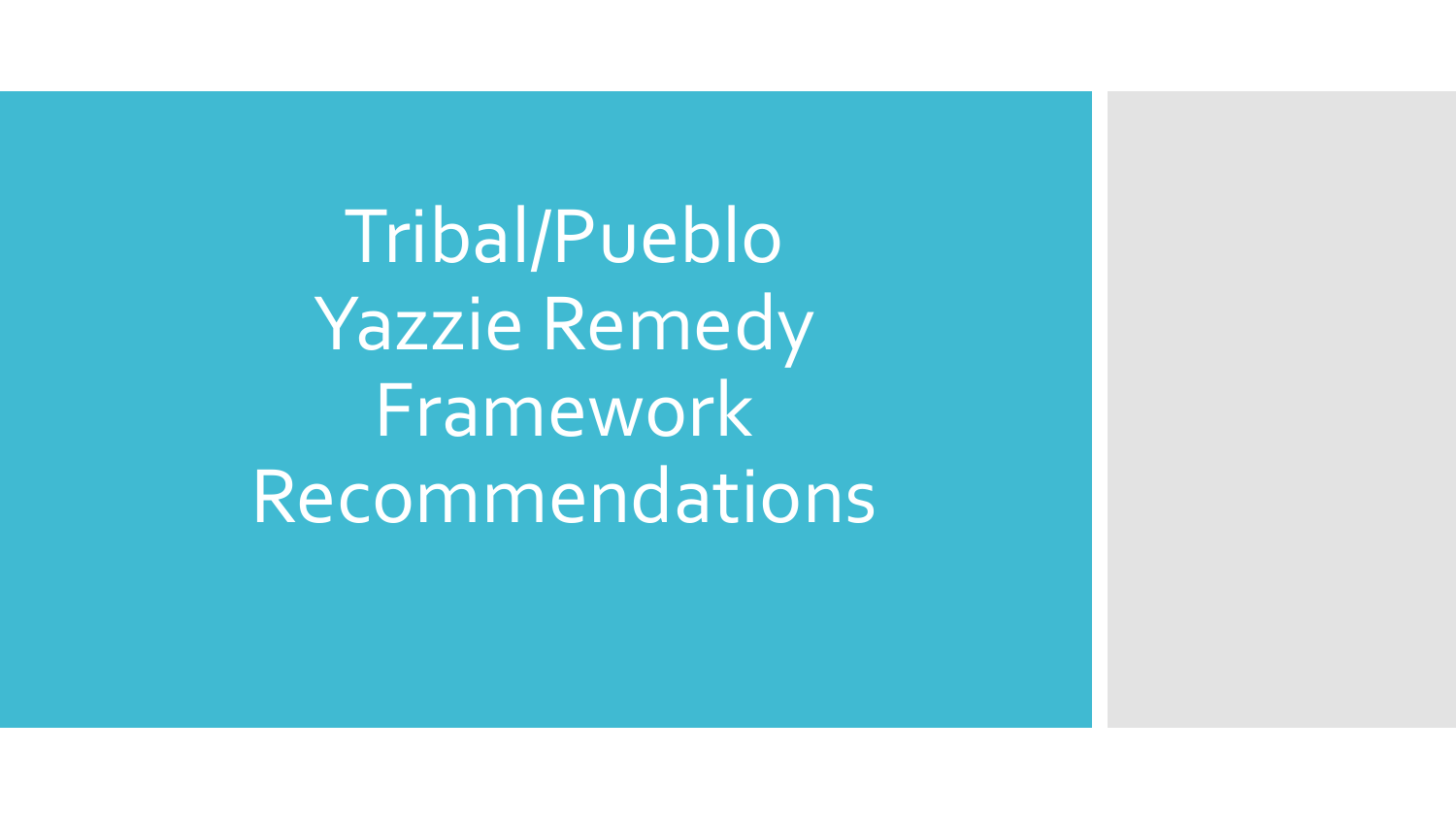●Original HB 516: \$13,682,000.00 ●Expansion to include NTU/A:shiwi College Total New Expanded Budget = \$4,914,036.00

**Total Expanded Budget HB 516 = \$18,596,036.00**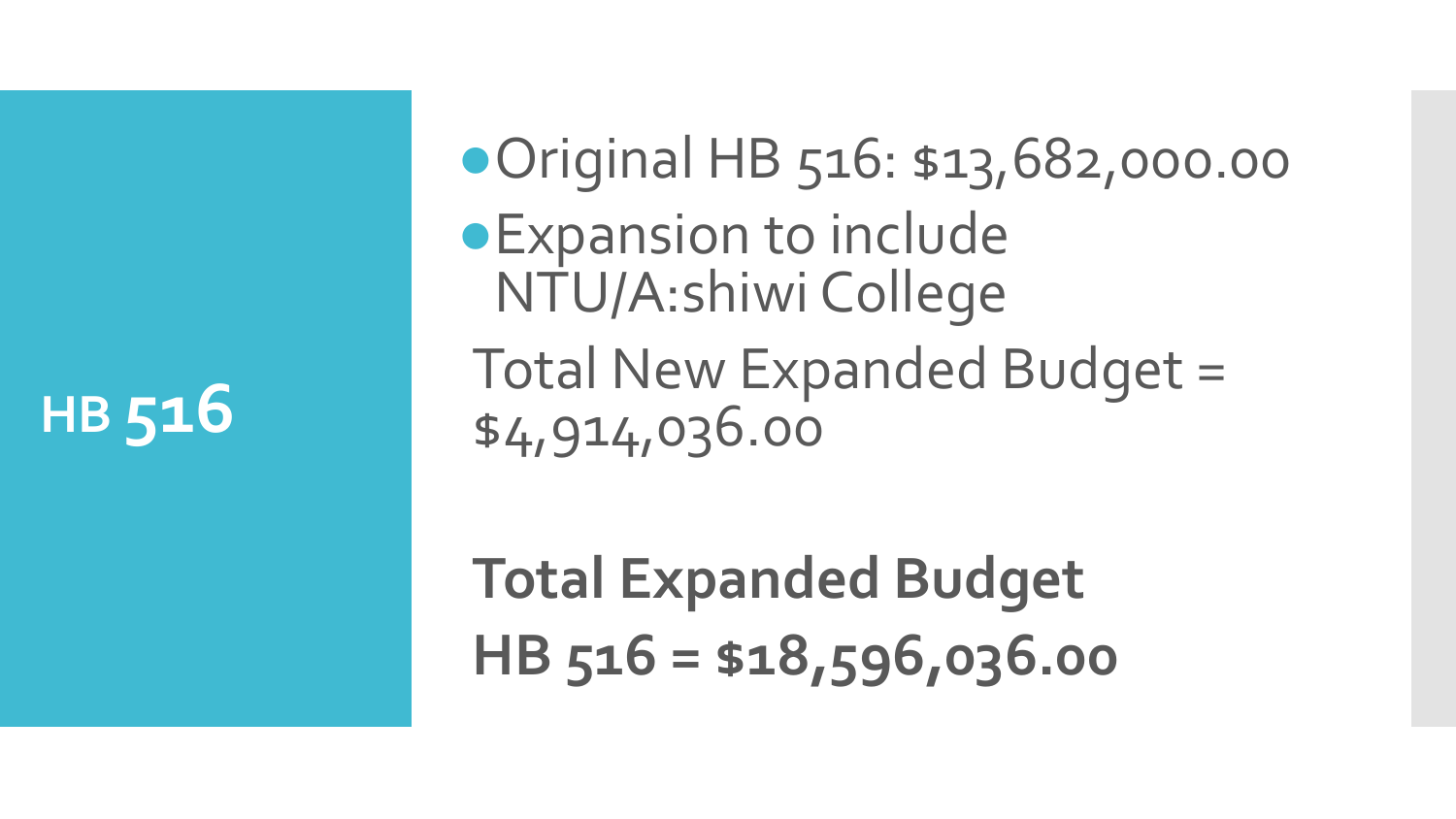**For the Board of Regents of the University of New Mexico: College of Education:**

- Establishment of the American Indian Education Institute (\$550,000.00)
- American Indian Language Policy, Research, and Teacher Training Center (\$500,000.00)
- American Indian Curriculum and Material Development Center (\$550,000.00)
- American Indian Leadership doctoral Cohort (\$450,000)
- American Indian Educational Leadership Education Licensure Program (\$1,300,000.00)
- Bilingual Education Degree Programs (\$545,000.00)
- Dual License in Special Ed and Elementary Ed Program-Gallup (\$170,000.00)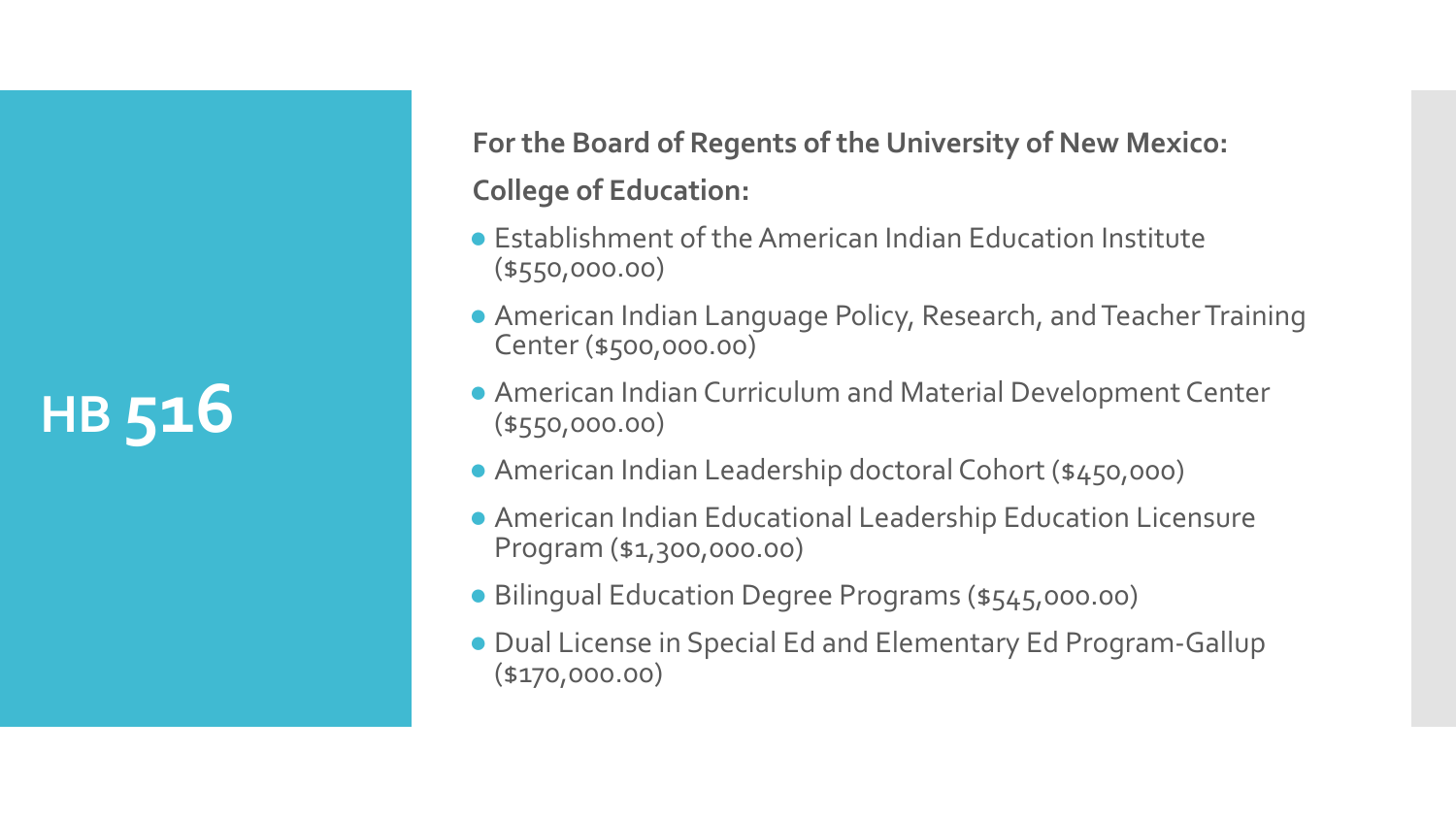#### **For American Indian Student Services:**

● For Student recruitment and retention, summer bridge programs and academic, cultural and financial advisement (\$946,230.00)

**For Native American Studies Program in the College of Arts and Sciences:**

● To support indigenous leadership, indigenous studies development, a masters program and high school curriculum development (\$928,706.00)

#### **For the School of Medicine:**

- Center for Native Health (\$552,000.00)
- Community Behavioral Health Division (\$450,000.00)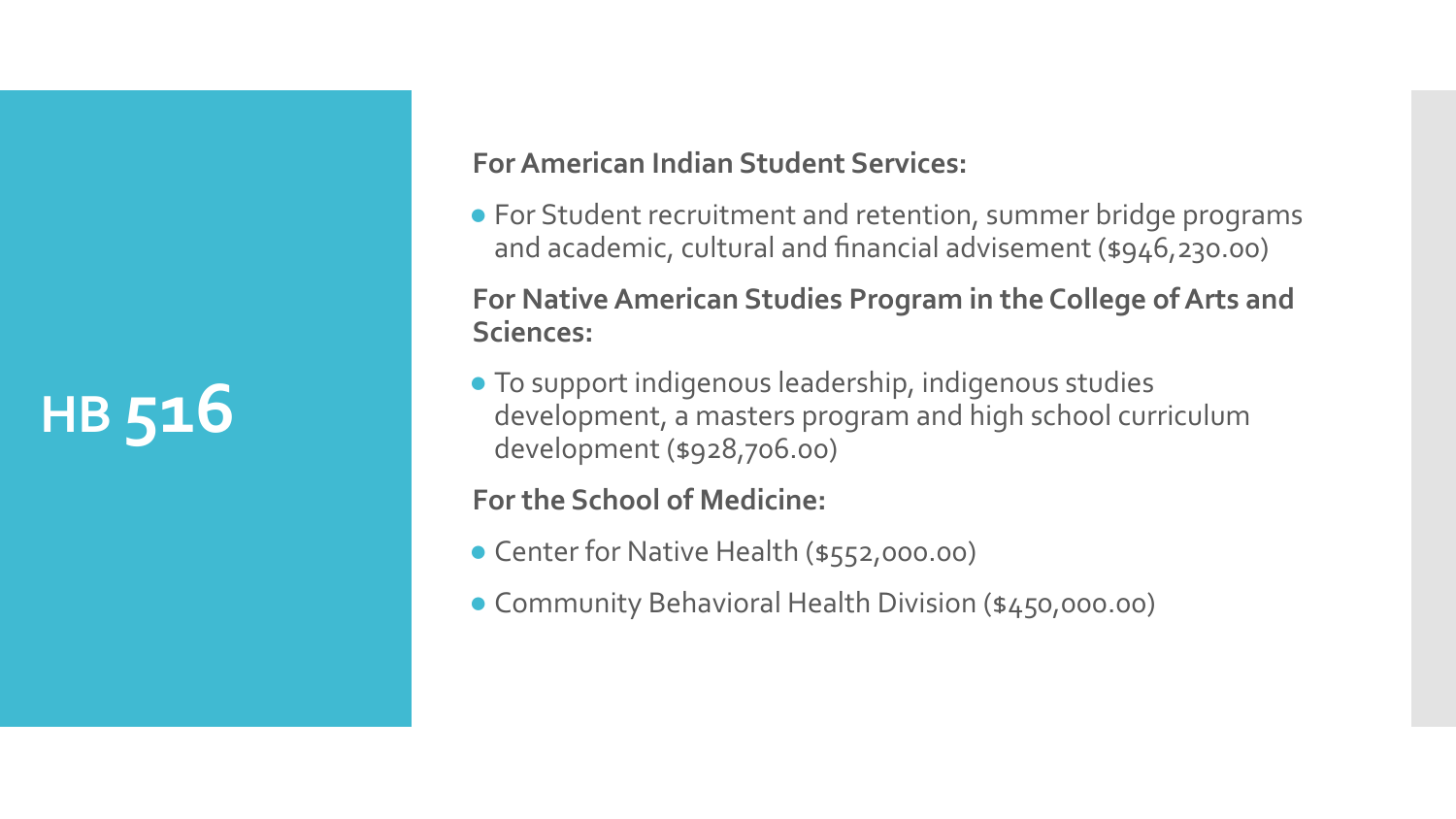**For the School of Law:**

● Southwest Indian Law Clinic (\$393,000.00)

**For the School of Architecture:**

● Indigenous Planning and Design (\$725,000.00)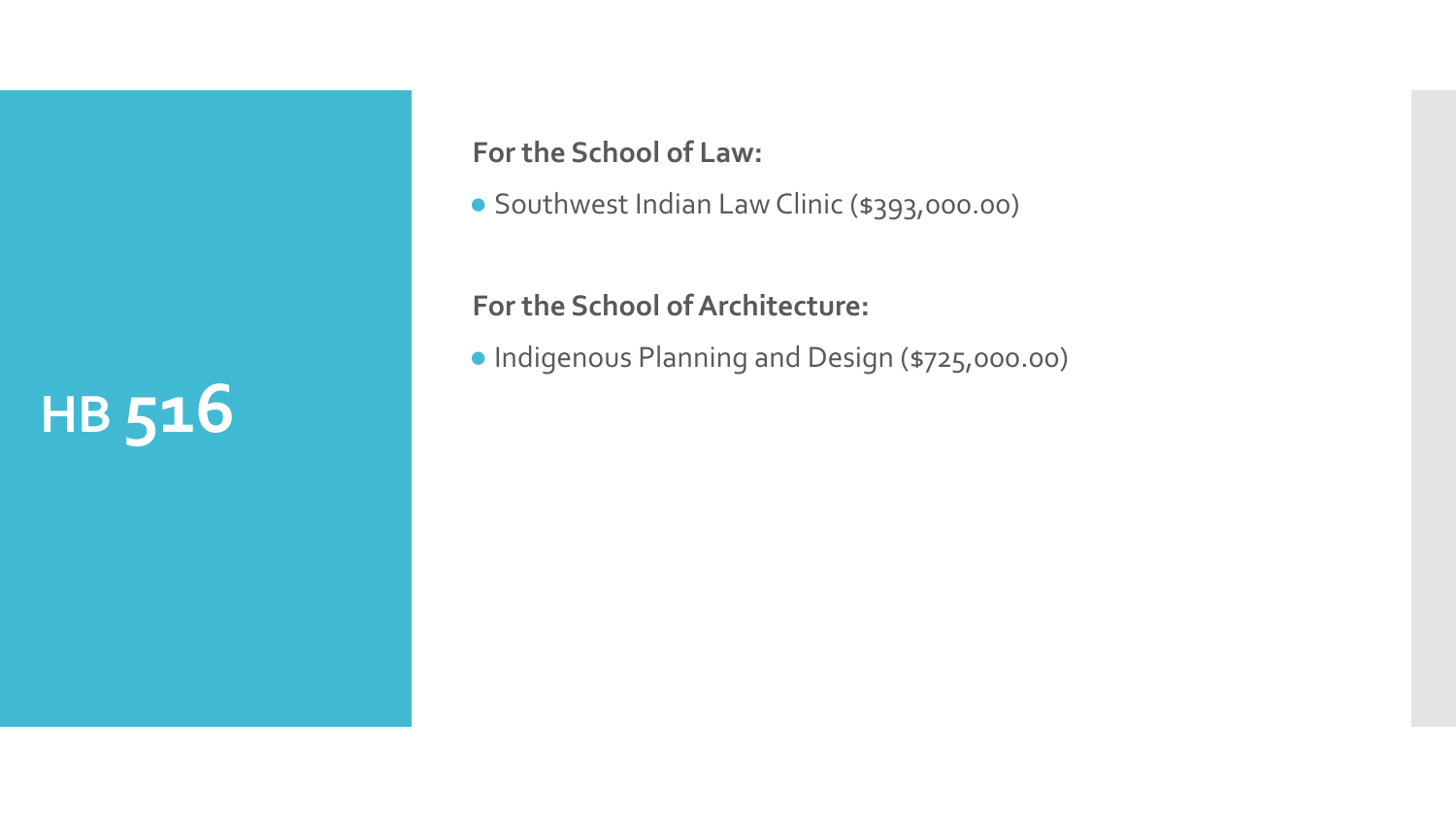**For Three Collaborative Projects at UNM**

- **● For the Native American Studies** (\$316,000.00)
- For Ten Projects of Excellence

**For Chicana/o Studies**

● To Build a Higher Education Pipeline (\$316,000.00)

**Africana Studies**

● To increase STEM interest in High School (\$316,000.00) **TOTAL FOR UNM = \$8,957,936.00**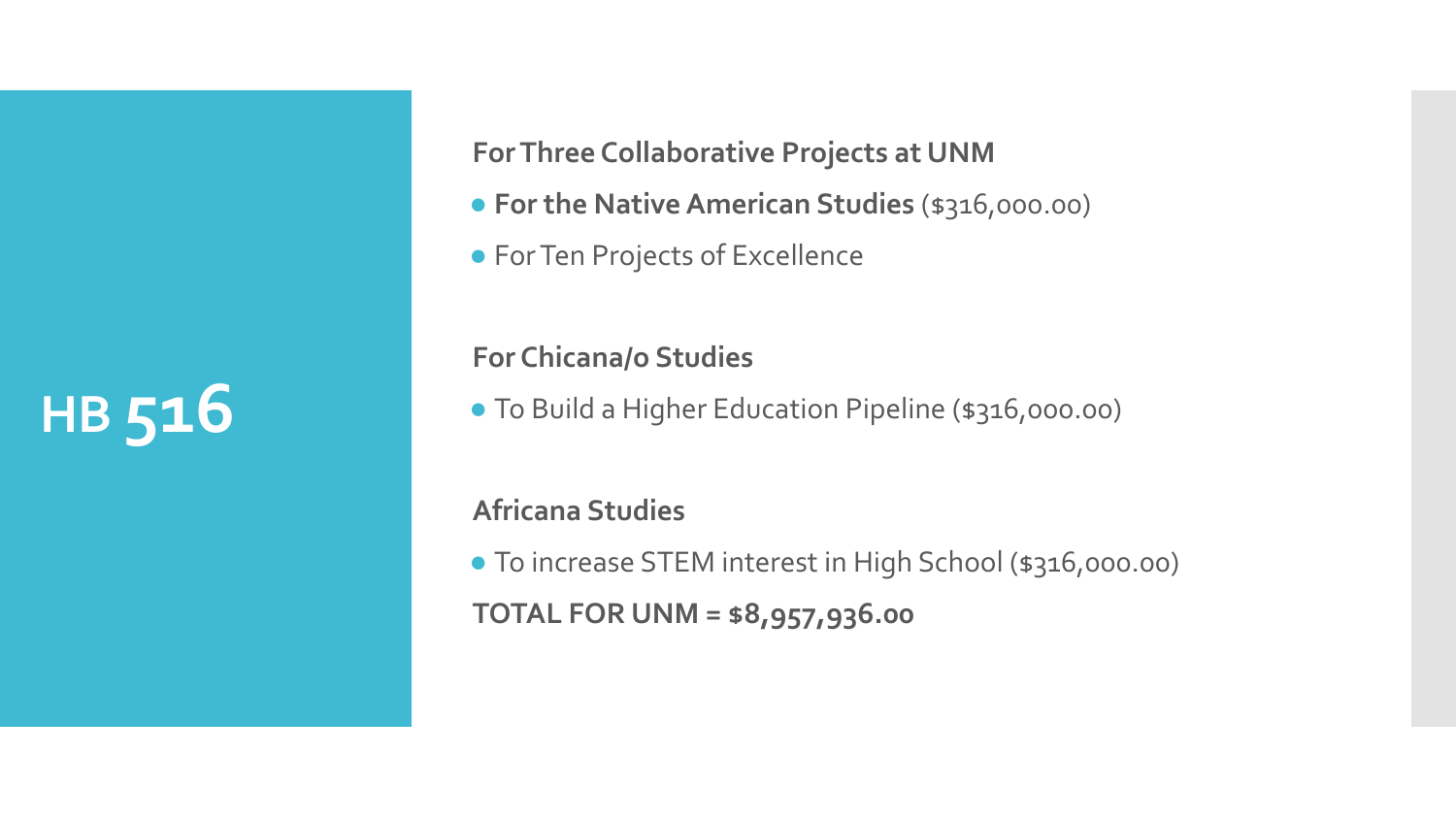**Appropriations to the Board of Regents of New Mexico Highlands University:**

- Ben Lujan Leadership Institute (\$625,000.00)
- Center for Studies of Diverse Populations (\$775,000.00)
- Native American Social Workers Institute (\$250,000.00)
- American Indian Student Support Services (\$250,000.00)
- Parent Institute (\$100,000.00)
- **● Total for NM Highlands = \$2,000,000.00**

**Board of Regents of New Mexico State University** 

- College of Education's American Indian Programs (\$337,000.00
- Indian Resource Development ( \$58,500.00)
- Ethnic Studies (\$259,000.00)

**Total for NMSU = \$654,500.00**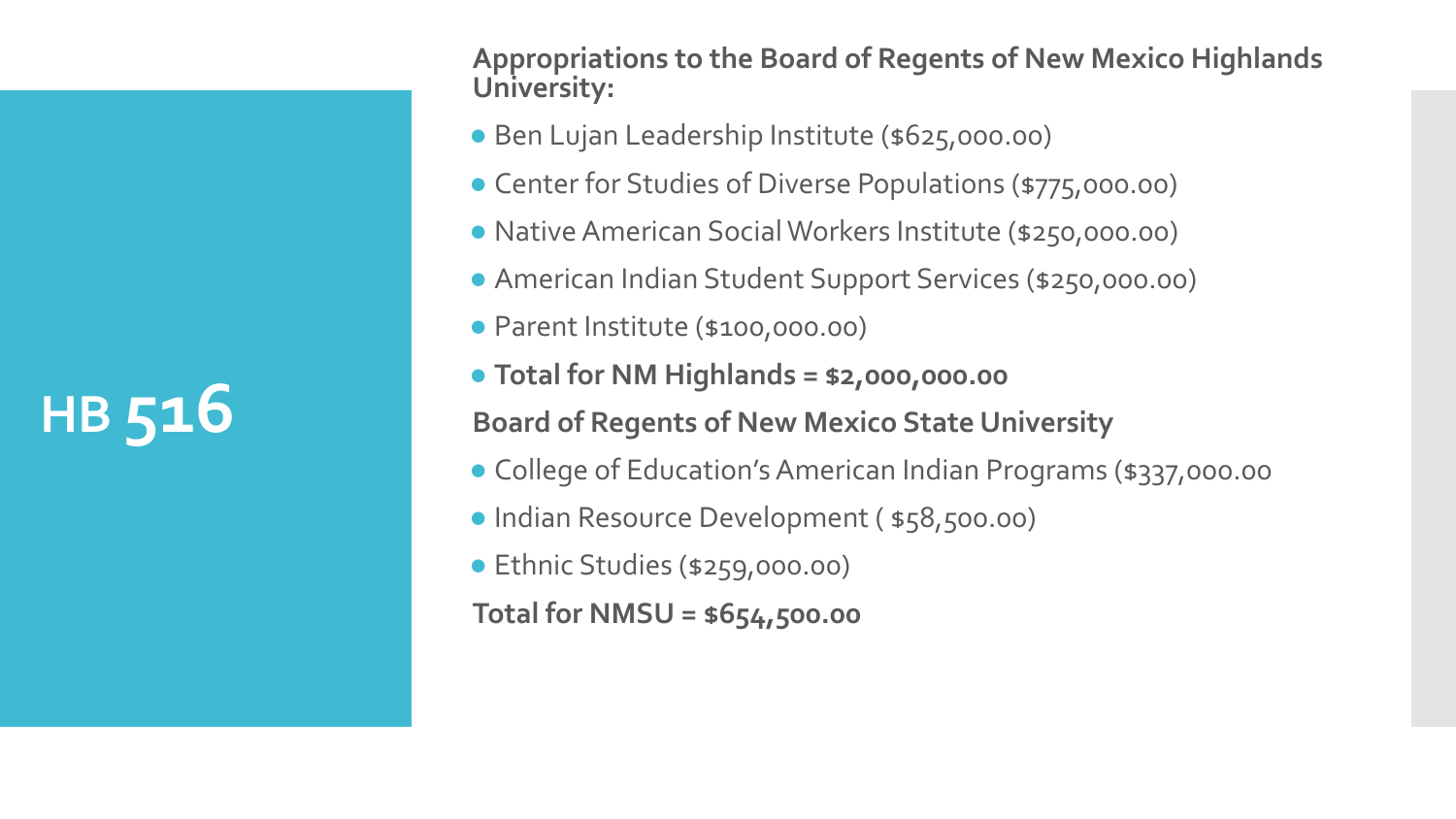New Additions To HB 516

#### Navajo Nation NTU/A:shiwi

**Budget Summary** 

TOTAL CULTURAL CENTER CURRICULUM DEVELOPMENT \$800,000.00

**TOTAL STEM PROJECT BUDGET** \$727,400.00

#### TOTAL EARLY CHILDHOOD/EARLY CHILDHOOD PRACTICUM BUDGET \$1,795,800.00

**TOTAL RN/SUBSTANCE ABUSE/SUICIDE PREVENTION PROJECT BUDGET** \$422,000.00

TOTAL NEW MEXICO'S DUAL CREDIT PROGRAM PROJECT BUDGET \$210,000.00

TOTAL INTERNET TO THE HOGAN BUDGET \$3,028,400.00

**TOTAL** \$6,983,600.00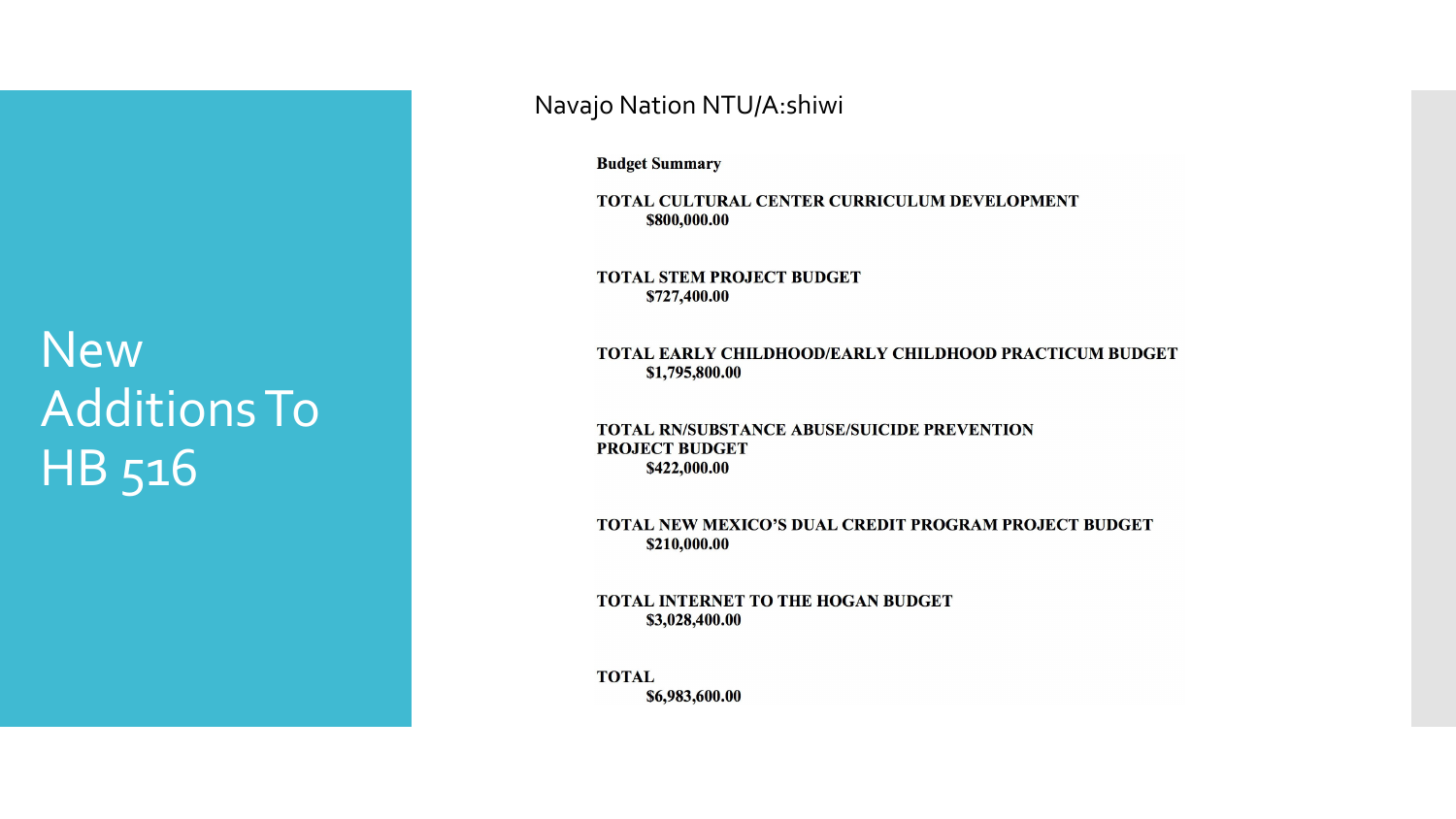**Tribal/Pueblo New Recurring Budget Requests:**

### **Tribal Level**

- 1. Recurring funding to Tribal Departments of Education to fully implement Education Blueprints and Governance Structures • 3.5m [150,000 per Pueblo, Jicarilla, Mescalero, 500,000 to Navajo]
- 2. Recurring funding to Tribal Language Programs to recruit, train and certify language teachers, develop language programs, develop curriculum and instructional materials
	- 3.5m [150,000 per Pueblo, Jicarilla, Mescalero, 500,000 to Navajo]
- 2. Recurring funding for Tribal Libraries operational budgets to establish staff and develop after school programs and summer school community based programs
	- 5,725 m [250, 000 to each Pueblo, Jicarilla, Mescalero, 500,000

**Recurring Budget Requests: \$12,725,000.00**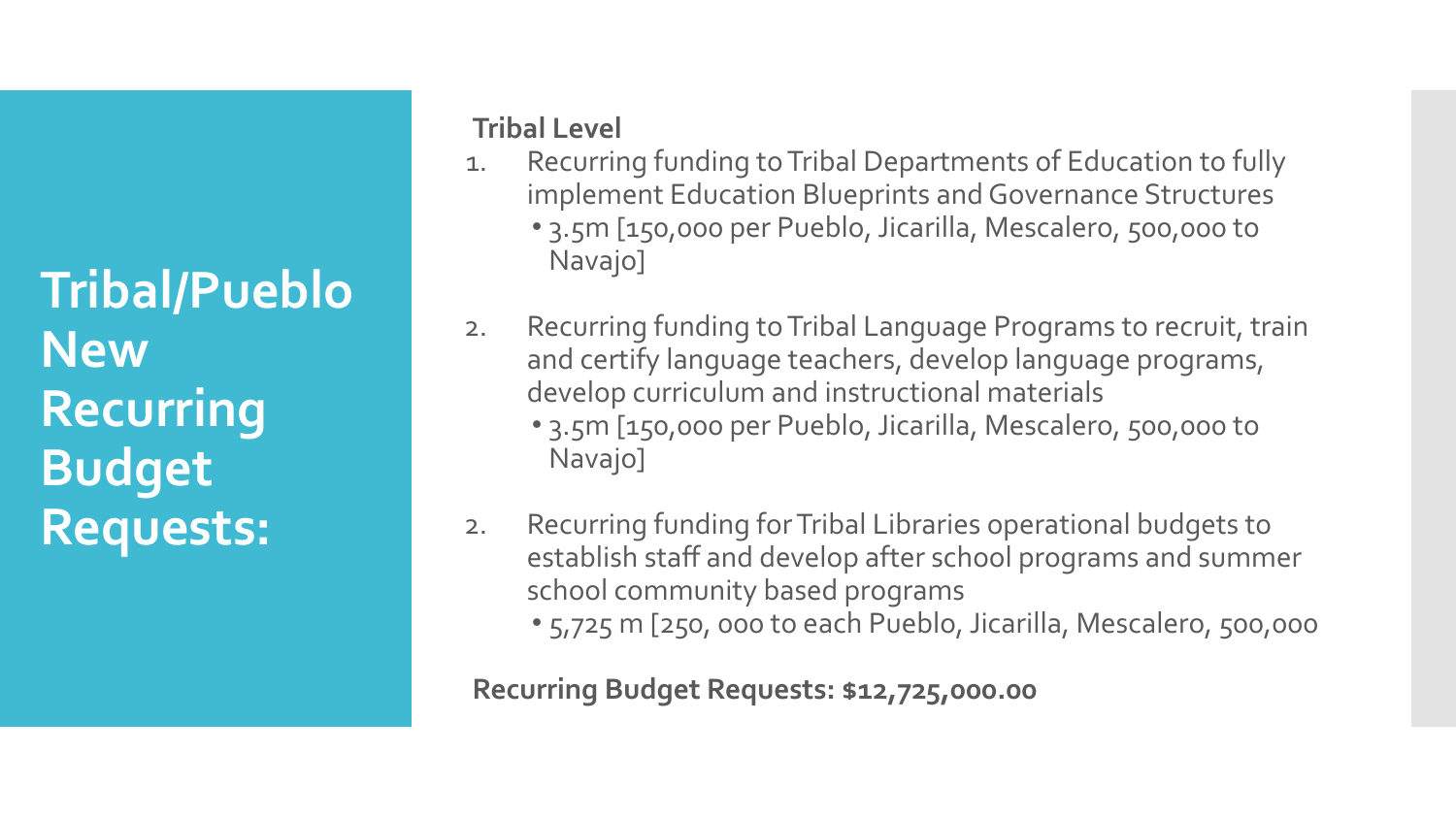**Additional Tribal/Pueblo Specific Recurring Requests**

### **Mescalero Apache Tribe**

- Teacher Preparation Program (\$150,000)
- Curriculum and material Development Center Operational (\$350,000)
- Mescalero Apache Education Liaisons [Ruidoso, Tularosa] (\$150,000)
- Social Services, Mental, Behavioral Health, Suicide Prevention and Intervention (\$150,000.00)
- Mescalero Youth Leadership, Internship and Apprenticeship Programs (\$150,000.00)

**Total: \$950,000.00**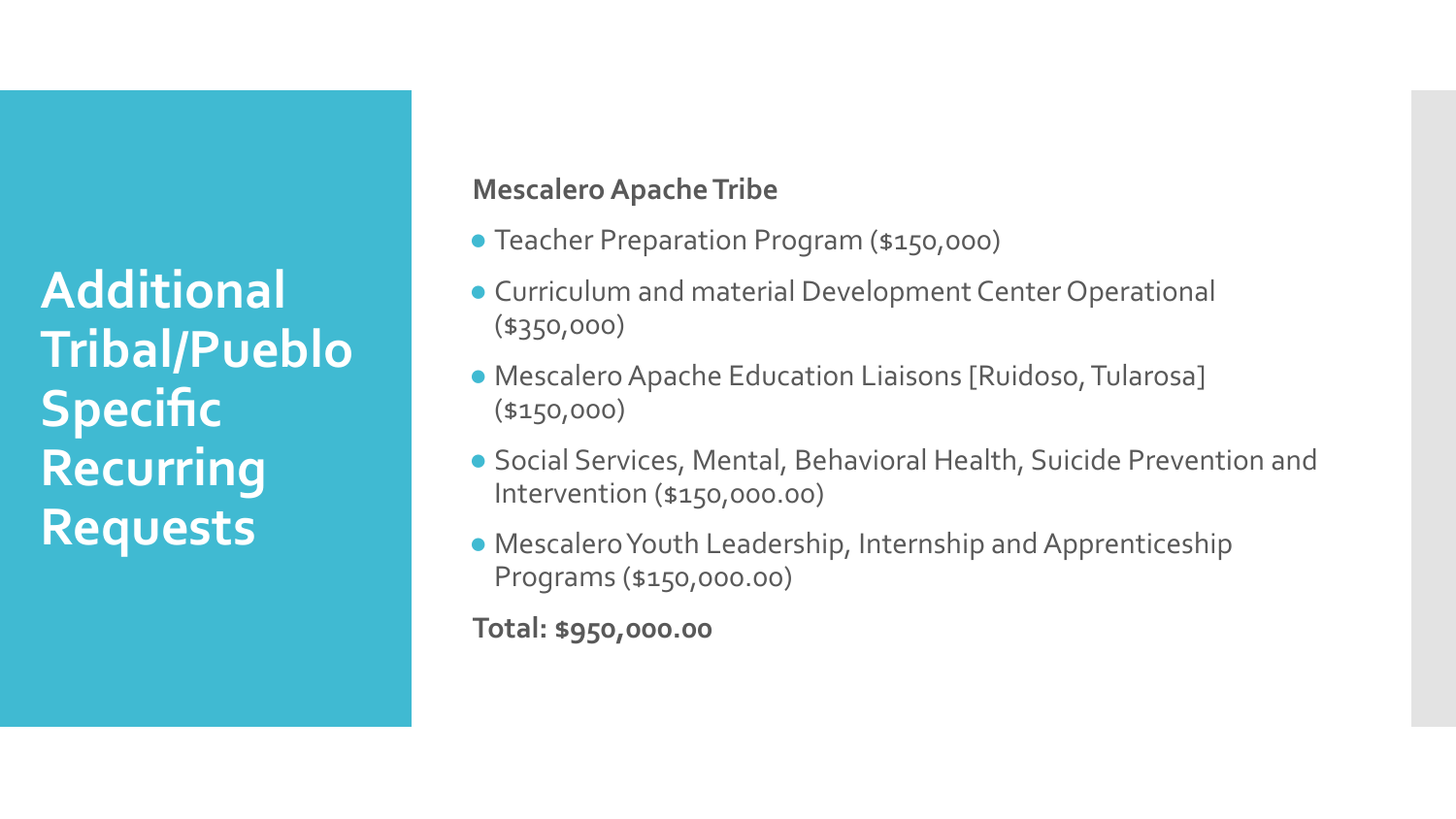**Additional Tribal Specific Recurring Requests**

#### **Zuni Pueblo**

- Zuni Teacher Prep Program (\$150,000.00)
- Curriculum and Materials Development Center (\$350,000.00)
- Community Profile, College Readiness, Workforce Alignment (\$150,000.00)
- Social Services, Behavioral and Mental Health, Suicide Prevention and Intervention (\$350,000.00)

**Total: \$1,000,000.00**

**TOTAL TRIBAL RECURRING REQUESTS:** 

**● \$14,675,000.00**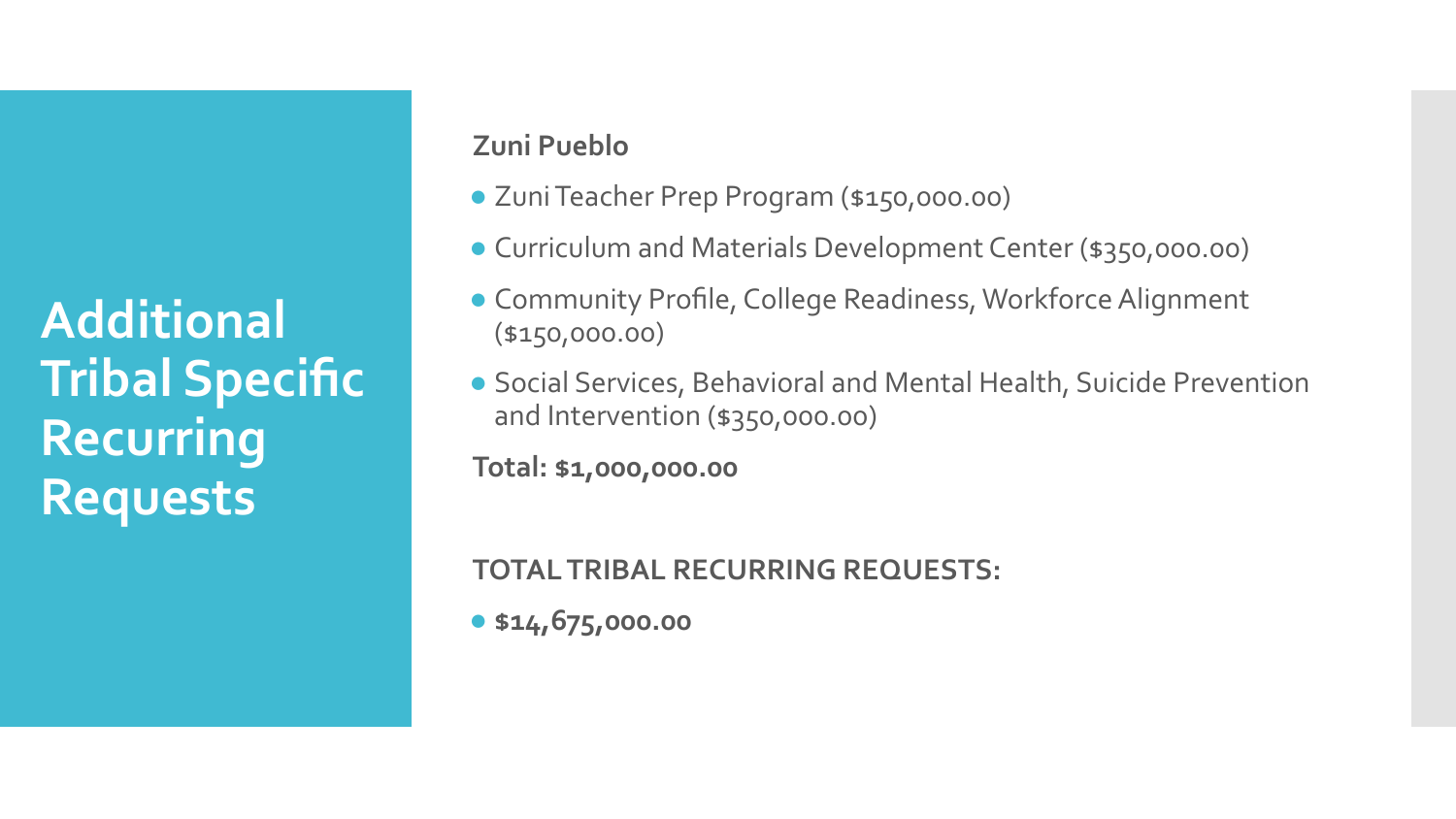### NEW INITIATIVES

- College Readiness Program Development (College Horizons), Internship Program Development (Leadership Institute), Educational Leadership Program Development (Leadership  $Institute)$   $(1.5m)$
- Create two specific RECs to respond to the unique needs of school districts with numbers of Native American students (Navajo specific at NTU and one to for the balance of the Pueblos and Tribes) (\$150,000.00 x2 = \$300,000.00)

**Total New Initiatives = \$1,800,000.00**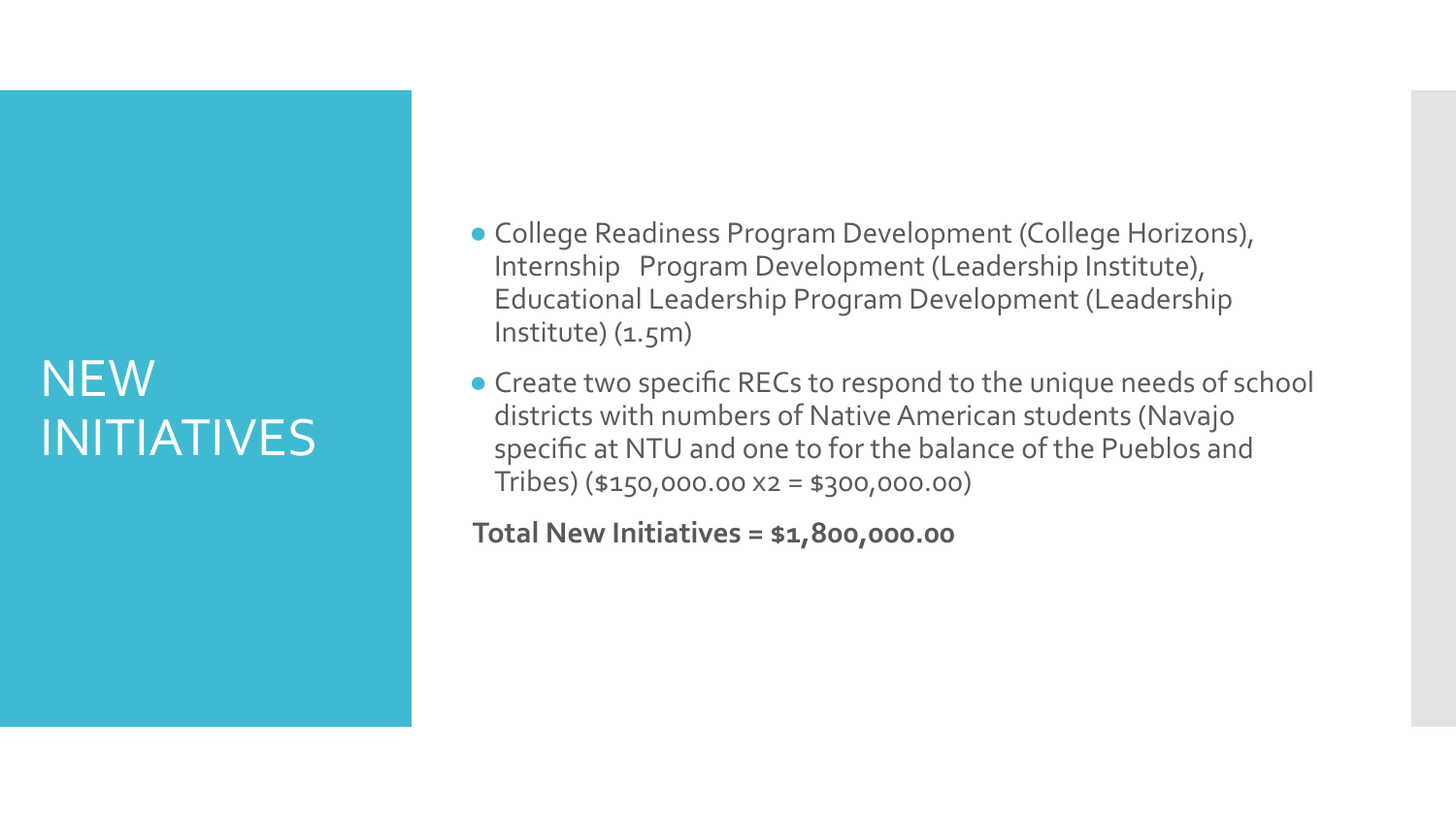Proposed Amendments to Existing **Statutes** 

- Amend At Risk statutes to include explicit language to make Tribes/Pueblos eligible to receive At Risk funding for community based after school and summer school community based programs
- Amend current statutes governing funding formula to include recurring and permanent funding for Native language programs based on student counts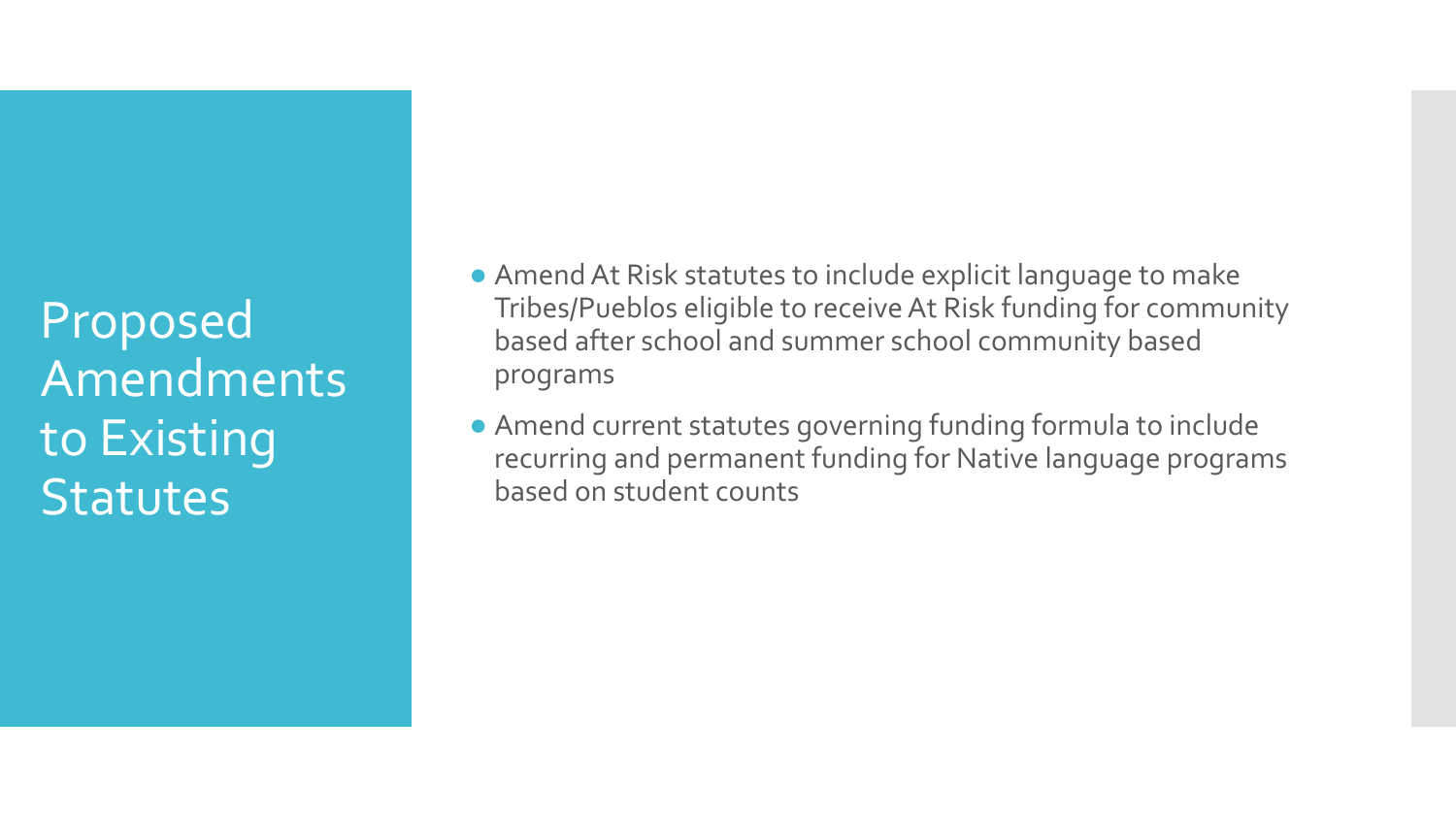One Time **Education** Infrastructure Investment

### **HB 670**

Original appropriation request: **\$35.8 million**

- 19 Pueblo Libraries
- 2 Apache Libraries
- 1 Navajo Library
- 1 Navajo Community Education Resource Center (DEAP) **Broadband, Internet Access, Fiber Optic**
- 4.6m
- E Rate Match (Jemez, Zia, Santa Ana, Cochiti, Santo Domingo (8 million)
- Navajo Internet to Hogan, Fiber Optic, Wireless Hook Ups (6.1m) :

**Total: 18.7m**